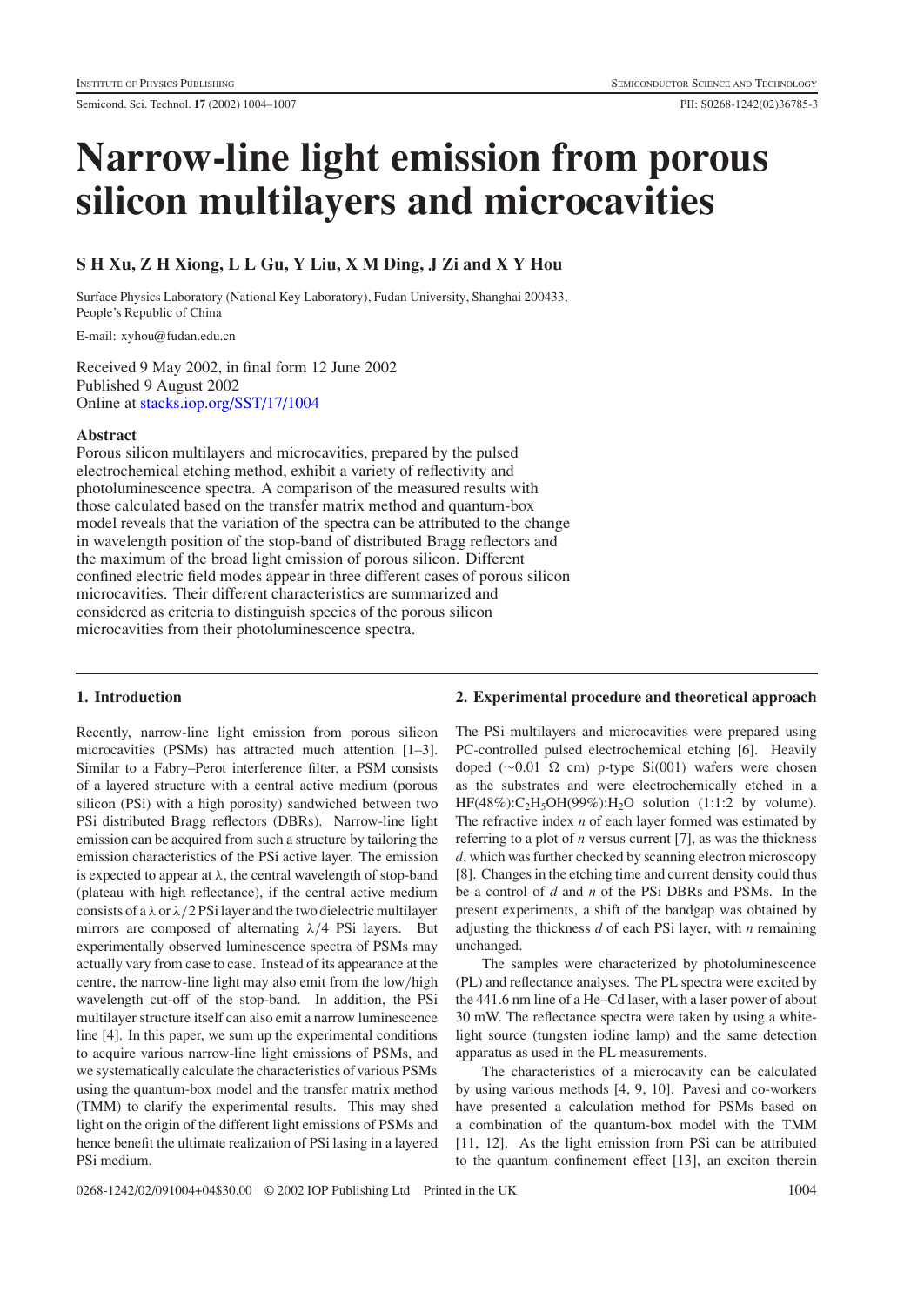will probably be confined in the silicon nanocrystal in a way analogous to an electron being confined in an isotropic dielectric cavity [14]. Thus, for a PSi layer containing pores of certain sizes, the dielectric function can be expressed as  $\varepsilon(\omega) = \varepsilon_{\infty} + 4\pi \chi(\omega)$ , where  $\varepsilon_{\infty}$ , equal to  $n^2$ , is the background dielectric constant and  $\chi(\omega)$  is the first-order resonant susceptibility which, in turn, is an integration over excitons of different frequencies resulting from different pore sizes. By selecting parameters properly and using the TTM relation  $A + T + R = 1$  among reflectance  $(R)$ , transmission  $(T)$  and absorption  $(A)$ , various spectra of the PSMs can be obtained. The distribution of the electric field within a PSM can also be obtained in a similar way [15].

PSi is basically a mixture of silicon and air, so its refractive index should be lower than that of bulk Si, 3.4 [4], and should decrease with increasing porosity. The experimentally observed values are in the range from 1.3 to 2.2 for PSi prepared on heavily doped ( $\sim$ 0.01  $\Omega$  cm) p-type silicon wafers [7]. The Bruggeman effective medium approximation can be used to calculate also the average dielectric constant of each PSi layer [16]. It turns out that the stop-band of the DBR is not as wide as the emission spectrum (∼150 nm) of the PSi active layer. So, the light emission of the active layer in the cavity cannot be completely confined by the two Bragg mirrors, and leakage light may thus exist [17]. Furthermore, if the cavity resonant wavelength does not fall in the intensive emission region of the PSi active layer, the light emitting from the cavity may behave differently. There are three cases: namely, case I, the coincidence of the cavity resonant wavelength with the maximum of the active layer emission spectrum; and case II (case III), higher (lower) resonant wavelength than the peak wavelength of the PSi active layer. In the present calculation, the cavity resonant wavelength is tuned by changing layer thicknesses with refractive indices of all the layers remaining constant ( $n_{\text{H}} = 2.1$ ,  $n_{\text{L}} = 1.5$  and  $n_{AC}$  = 1.3). Matched optical thicknesses of the reflector layers and of the active layer are determined by the relations  $n_{\rm H} \times d_{\rm H} = n_{\rm L} \times d_{\rm L} = \lambda/4$  and  $n_{\rm AC} \times d_{\rm AC} = \lambda = 650$  nm, respectively.

#### **3. Results and discussion**

In order to give a good comparison between experimental and theoretical results, both measured (solid line) and calculated (dashed line) PL and reflectance spectra are shown in the same figures for the three different cases. Figure [1](#page-1-0) shows the results of case I, where the cavity resonant wavelength (656 nm) coincides well with the maximum (661 nm) of the active layer emission spectrum. Thus, the light emitting from the PSM falls mainly in the central region of the stop-band and the full width at half maximum (FWHM) is measured to be 6 nm. Leakage light also appears at the low and high wavelength edges of the stop-band, due to the larger width of the emission spectrum from the PSi active layer than that of the stop-band. They are weak and broad because of the low emission intensity of the PSi active layer at the edges and the broad dip of the transmission maximum. As is immediately evident in the figure, the overall consistency between the calculated and



<span id="page-1-0"></span>Figure 1. Calculated (dashed line) and measured (solid line) reflectance (A) and PL (*B*) spectra of a PSM sample in case I, where the cavity resonant wavelength coincides well with the maximum of the active layer emission spectrum. The measured PL spectrum of the active layer is also shown in  $(B)$  by the thick dashed line.



<span id="page-1-1"></span>**Figure 2.** Calculated (dashed line) and measured (solid line) reflectance (A) and PL (*B*) spectra of a PSM sample in case II, where the stop-band of the DBR shifts to a higher wavelength.

measured spectra is quite good, except that the measured cavity dip is somewhat shallower and wider than that calculated. The discrepancy is probably due to the simplified model adopted for calculation that does not take into account influences of interface roughness, surface oxidation and dispersion of the light emitting from PSi [19].

When the stop-band of the Bragg mirrors shifts to higher wavelength (case II), the main peak in the emission spectrum emerges at the low wavelength edge of the stop-band rather than coinciding with the cavity mode itself, though the cavity resonance remains at the centre of the stop-band (figure [2\)](#page-1-1). This is because the resonant wavelength of the cavity is longer than that of the PSi emission maximum. The main peak of the PL spectrum appears at a wavelength of 700 nm, though the cavity resonance dips at a wavelength of 816 nm. In this case, the dip of the transmission maximum at the low wavelength edge of the stop-band is close to the centre of the emission spectrum of the PSi active layer. The same characteristics can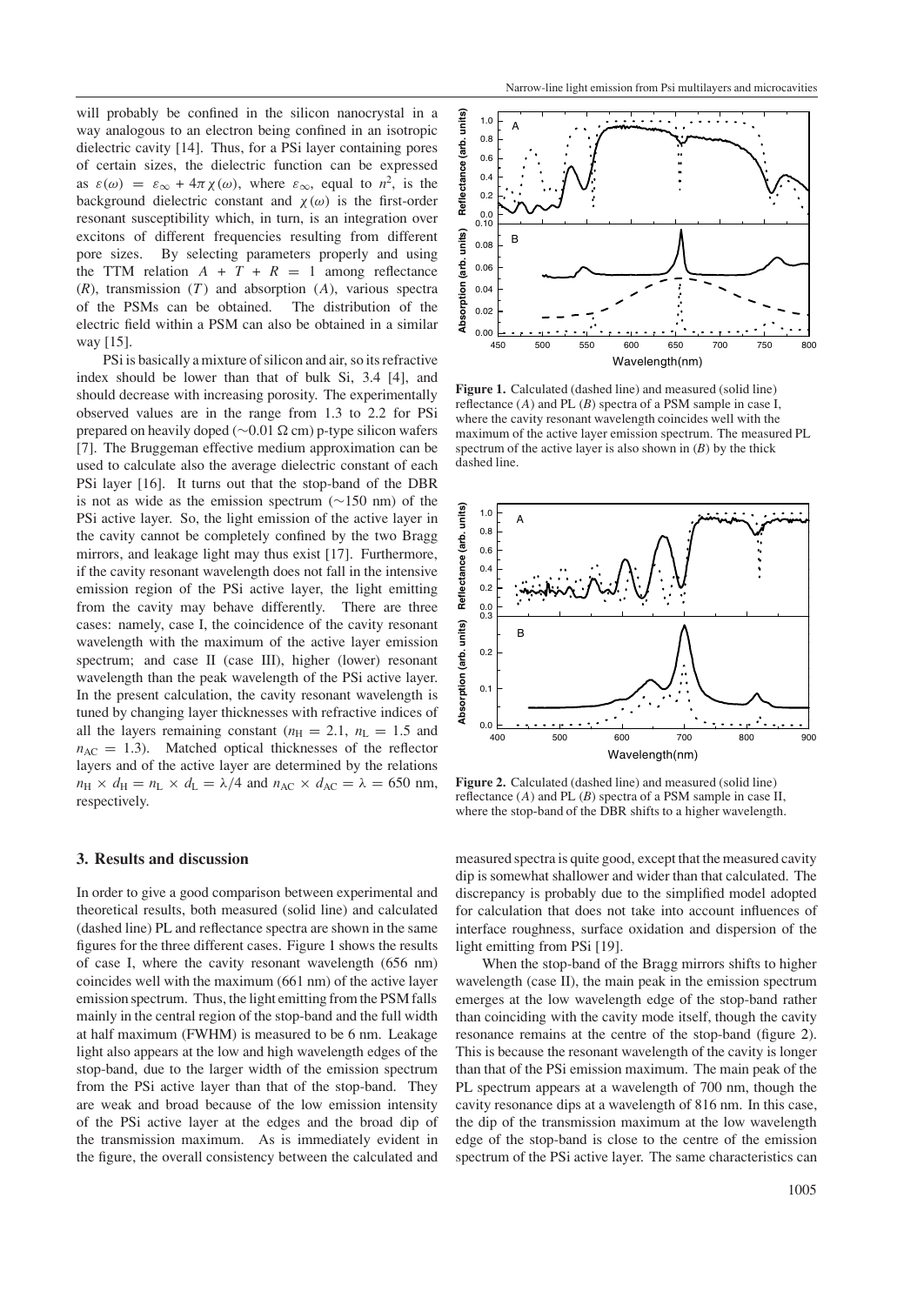

<span id="page-2-0"></span>**Figure 3.** Calculated (dashed line) and measured (solid line) reflectance (A) and PL (*B*) spectra of a PSM sample in case III, where the stop-band of the DBR shifts to a lower wavelength.

also be seen in the calculated spectra. In this case, several satellite peaks appear at wavelengths lower than that of the main PL peak of the microcavity, corresponding to the different transmission modes at the low wavelength edge of the stopband. The flatness of the interface of the PSi layers determines the number of satellite peaks. So the emission spectrum in this case is characterized by the emergence of the main peak at the low wavelength edge of the stop-band accompanied by satellite peaks at lower wavelengths, in agreement with a recent report by Squire *et al* [20].

Alternatively, when the stop-band of the DBR shifts to a lower wavelength (case III), the main peak in the PL spectrum emerges at the high wavelength edge of the stop-band (figure [3\)](#page-2-0). Due to the same reason as in case II, now the PSM emission peak and the cavity resonant wavelength appear at 762 nm and 624 nm, respectively. Similarly, satellite peaks appear at wavelengths higher than that of the main emission peak and the PL spectrum of this type of PSM is characterized by the emergence of the main emission peak at the high wavelength edge of the stop-band accompanied by satellite peaks at higher wavelengths.

Based on the above results of the three cases, we attribute the appearance of different reflectivity and PL spectra of PSi microcavities to the different wavelength positions of the stop-band of the DBRs and the broad emission light of PSi. Different characteristics of the three types of PSM can thus be considered as criteria to distinguish the PSMs from their PL spectra.

As further support to the above argument, figure [4](#page-2-1) shows the calculated distribution of the electric field, normalized to the incident electric field, in the PSM of each of the three cases. The upper curve in each panel is a scheme of refractive index variation in the PSM. Symbols  $n_A$ ,  $n_H$  ( $n_L$ ) and  $n_S$  are the refractive indices of air, high (low) refractive index PSi layers and silicon substrate, respectively. The wavelengths of the main PL peaks, i.e.  $\lambda = 656$  nm (case I), 700 nm (case II) and 762 nm (case III), are taken as the wavelengths of the incident light in the three cases, respectively. As one can clearly see in the figure, only in case I are the major electric field maxima confined in the active layer, with minor



<span id="page-2-1"></span>**Figure 4.** Calculated distribution of the electric field in the PSMs in the three cases. The upper curve in each panel is a scheme of refractive index variation in the PSM. The wavelengths of the main PL peaks, i.e.  $\lambda = 656$  nm (case I), 700 nm (case II) and 762 nm (case III), are taken as the wavelengths of the incident light in the three cases, respectively. Symbols  $n_A$ ,  $n_H$  ( $n_L$ ) and  $n_S$  are the refractive indices of air, high (low) refractive index PSi layers and silicon substrate, respectively.

components penetrating into the adjacent mirror layers. In cases II and III, the electric field is now distributed over the whole system, and the major electric field maxima are not confined in the active layer, but shifted into the upper and lower mirror layers, respectively. This is why the main PL peak originating from the first transmission mode emerges at the low (high) wavelength edge of the stop-band in case II (case III).

The  $n_L$  value of 1.5 used in the present work corresponds to a PSi porosity of 70%, larger than the threshold of ∼45% for visible light emission [7]. This means that a single  $n<sub>L</sub>$  layer itself can also be a source of light emission. The presence of the periodic  $n_{\text{H}}-n_{\text{L}}$  multilayer structure will narrow the emission, if any, as the stop-band of the DBR is not as wide as the emission from a single PSi layer. Narrow-line light emission also appears at the low wavelength edge of the stop-band, as shown in figure [5.](#page-3-0) The FWHM of the PL spectrum is 6 nm in the experiment. The theoretical reflectance and absorption spectra are in good agreement with the experimental results in both spectral shape and wavelength position. The inset in the lower panel of figure [5](#page-3-0) shows the calculated distribution of the electric field in the PSi mirror, with the incident wavelength set at 600 nm, the wavelength of the main PL peak. One can see that the maxima are all located in the  $n<sub>L</sub>$  layers, forming an amplitude oscillation in accordance with the  $n_{\text{H}}-n_{\text{L}}$  period. Such a phenomenon is basically the same as that predicted previously by Yariv and Yeh [21]. When the photon transferred is near the bandgap of the PSi medium, the threshold gain is much less than the loss. The nearer the bandgap, the lower the threshold gain. This is understandable, since the PSi layers with a lower refractive index emit light more efficiently and reabsorb the emitted light less due to a lower volume ratio of silicon [4]. The layered PSi structure is thus applicable to PSi lasers, in a way analogous to the use of artificially layered medium in a Bragg x-ray laser [21].